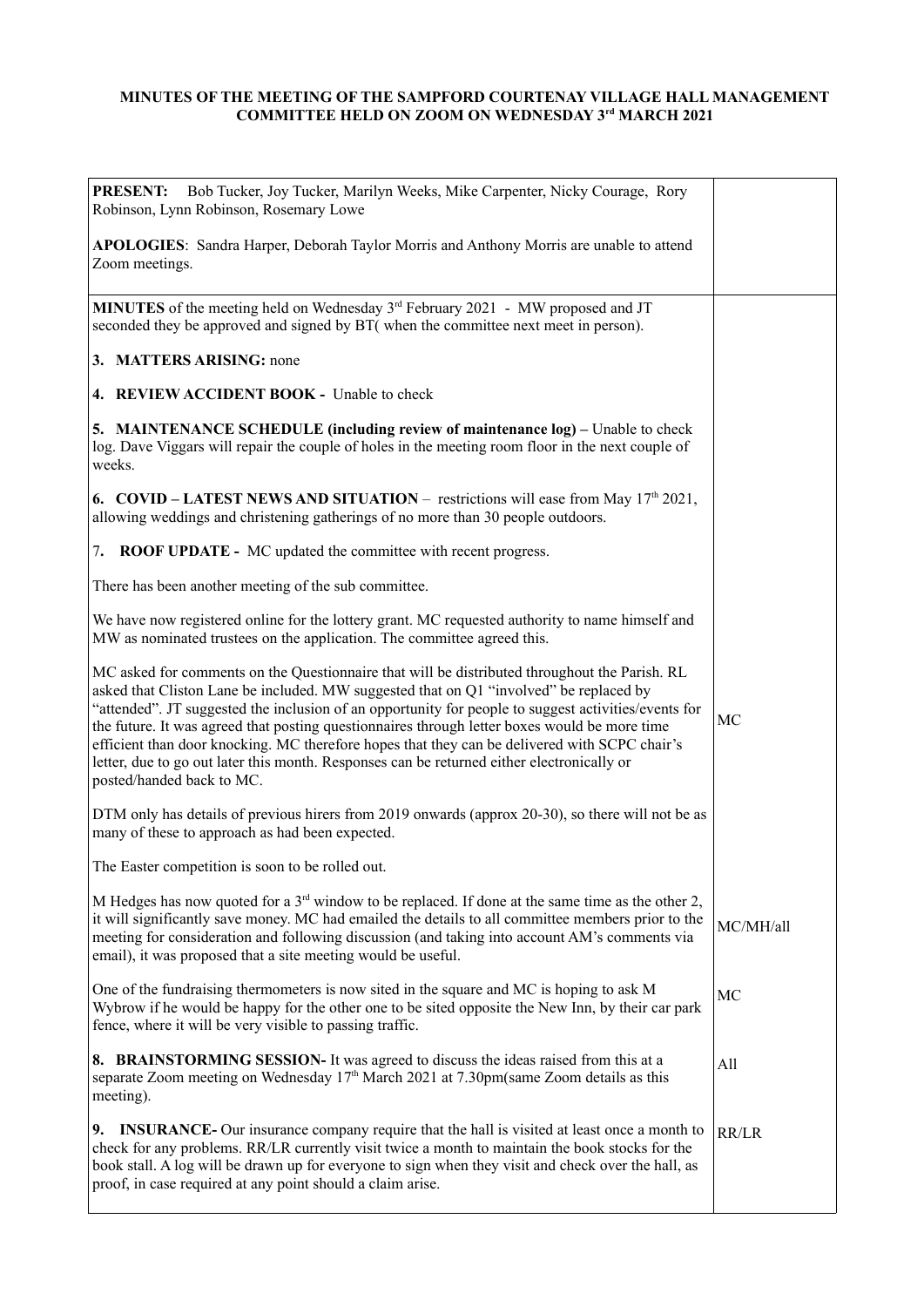| 10. PUBLIC TOILETS ELECTRICITY- Having considered the suggestion to connect with the<br>village hall supply (including AM's report), the committee agreed to reject the proposal.                                                                                                                                                                                                                                                                  |              |
|----------------------------------------------------------------------------------------------------------------------------------------------------------------------------------------------------------------------------------------------------------------------------------------------------------------------------------------------------------------------------------------------------------------------------------------------------|--------------|
| 11. MUSIC EVENT- September $4th 2021$ in MC's field. NC suggested that rather than just<br>music, food and drink there should be other stalls, in line with a fete.                                                                                                                                                                                                                                                                                |              |
| NC to confirm date with 3 bands who are already willing to play and check with Marion P. about<br>including the Humminbirds (who were originally booked for the VE day celebrations). MC to ask<br>Rob Brown if his band would also be available. Suggestions of other bands would also be<br>appreciated. Martin (Diving for Pearls) is willing to do sound for all the bands.                                                                    | NC/MC        |
| MC would like Kevin C. and Martin to meet with him to confirm that the field will be a suitable<br>venue.                                                                                                                                                                                                                                                                                                                                          | NC           |
| MW will check with our insurance company that we will be covered for an outdoor event.                                                                                                                                                                                                                                                                                                                                                             | MW           |
| We will require a TENS licence for the event.                                                                                                                                                                                                                                                                                                                                                                                                      | SН           |
| BT suggested hiring Porterloos for attendees. BT and RL will get quotes.                                                                                                                                                                                                                                                                                                                                                                           | <b>BT/RL</b> |
| We will run our own food/drink stalls. Perhaps a BBQ.                                                                                                                                                                                                                                                                                                                                                                                              |              |
| 12. SECRETARY'S REPORT- Nothing to report                                                                                                                                                                                                                                                                                                                                                                                                          |              |
| 13. TREASURER'S REPORT-                                                                                                                                                                                                                                                                                                                                                                                                                            |              |
| Receipts- Amazon smile £15.93, donation Roof-us £40.00, donation Roof-us £35.00                                                                                                                                                                                                                                                                                                                                                                    |              |
| Expenses-EDF (Feb) £50.00                                                                                                                                                                                                                                                                                                                                                                                                                          |              |
| Bank account balance £30, 619.93                                                                                                                                                                                                                                                                                                                                                                                                                   |              |
| NC confirmed Big Breakfast had raised £315.65                                                                                                                                                                                                                                                                                                                                                                                                      |              |
| D Botting-Page has donated £10.00 from the sale of a bike                                                                                                                                                                                                                                                                                                                                                                                          |              |
| MW has posted a letter of authority through Lloyds Bank's door to transfer £25k to the new Nat<br>West account. So far this has not happened, so MW will chase this up.                                                                                                                                                                                                                                                                            |              |
| Discretionary business rate relief has been granted for the coming year.                                                                                                                                                                                                                                                                                                                                                                           |              |
| 14. EVENTS AND LETTINGS-                                                                                                                                                                                                                                                                                                                                                                                                                           |              |
| Curry night 26 <sup>th</sup> March- NC/MV will produce 3 curry's of varying strength, rice & poppadum. In<br>addition, there will be some point of sale extra's, including 48 chocolate brownies kindly donated<br>by a friend of Moira's to help raise extra funds. MC/BT will create a ply wood Easter bunny<br>(approx 1ft tall) to stand behind a basket of the brownies. JT/BT, LR/RR, MW, MC/JC offered to<br>help prepare and on the night. | MC/BT        |
| LR suggested a takeaway ice cream sundae event. JT requested recyclable containers/cups be used.<br>MC will check to see if the Easter egg trail is still scheduled to go ahead on Good Friday and<br>whether the ice cream sundaes could link in with this event.                                                                                                                                                                                 | LR/MC        |
| $7th$ May -election                                                                                                                                                                                                                                                                                                                                                                                                                                |              |
| 15. PUBLICITY REQUIREMENTS- None                                                                                                                                                                                                                                                                                                                                                                                                                   |              |
| 16. ANY OTHER BUSINESS-                                                                                                                                                                                                                                                                                                                                                                                                                            |              |
| JT has spoken to Marion and Bill re: asking Sue whether in the future it would be possible to use                                                                                                                                                                                                                                                                                                                                                  | JT           |